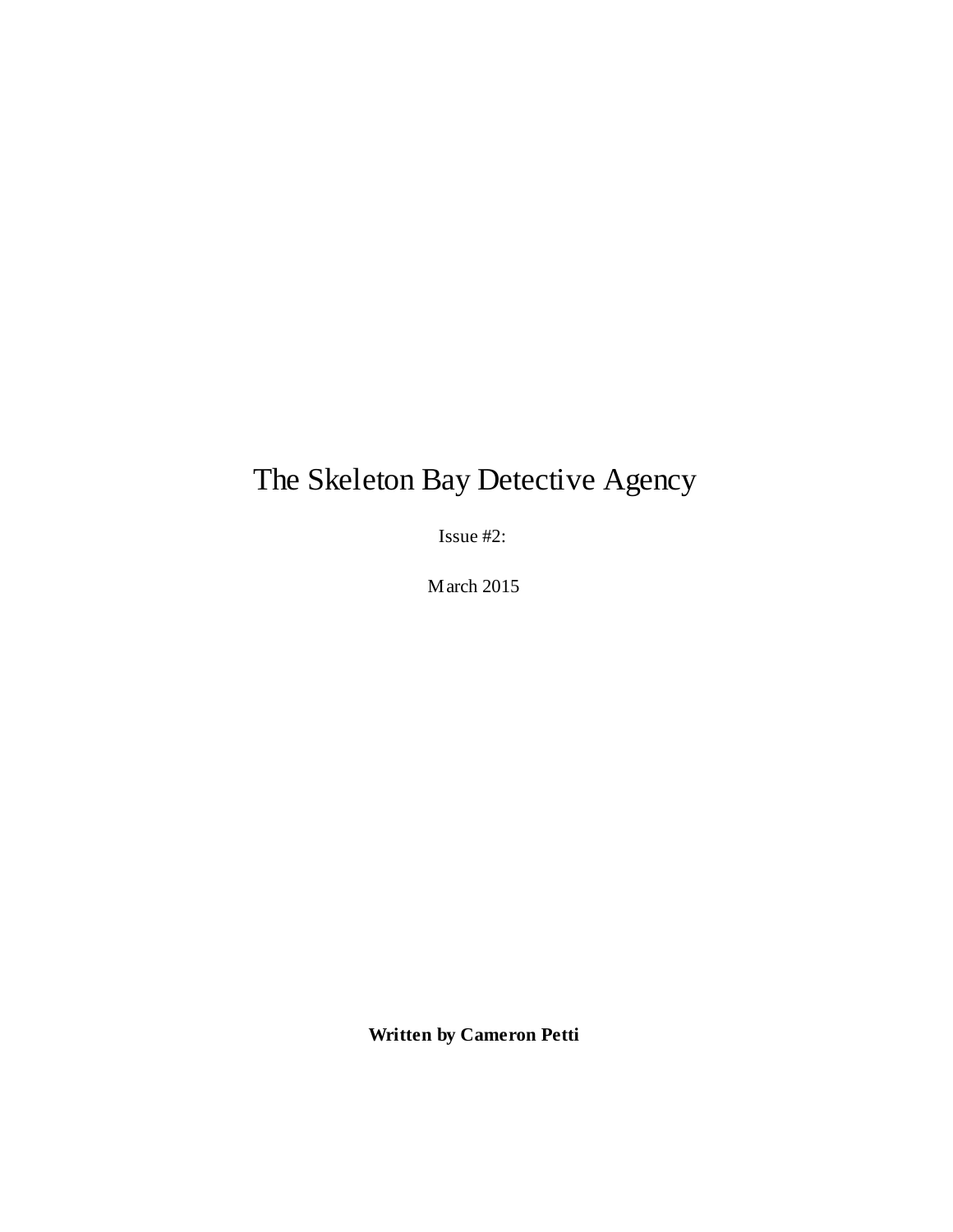**Panel 1:** A birds eye view of Skeleton Bay High School, swooping down, establishing the location for the scene

#### 1. JAKE (FROM INSIDE THE SCHOOL):

...So that's why you're going to want to avoid the second floor hallway between third and fourth period.

**Panel 2:** A shot of JAKE and CARLY walking through a mostly crowded hallway together. JAKE is mid-gesticulation as he gives CARLY the low-down on the school. CARLY is listening with a pretty neutral interest.

1. JAKE (CONTINUED FROM PANEL 1):

Trust me. Otherwise, yeah, I think that just about sums up what to expect from the place. I mean, you weren't home schooled, where you?

**Panel 3:** CARLY is responding to JAKE as they make their way into the lunch room.

1. CARLY: Well, actually, I spent a lot of time hoping from tutor to tutor.

**Panel 4:** JAKE is has moment of embarrassment as they stop to the side of everyone walking.

## 1. JAKE

Well, I was going to say that "I'm sure you know all this already, it's not like you're home schooled" buuut....

**Panel 5:** CARLY gives the embarrassed JAKE a small smile of reassurance.

## 1. CARLY:

It's OK, moving around a lot means I know how to get used to new places quickly.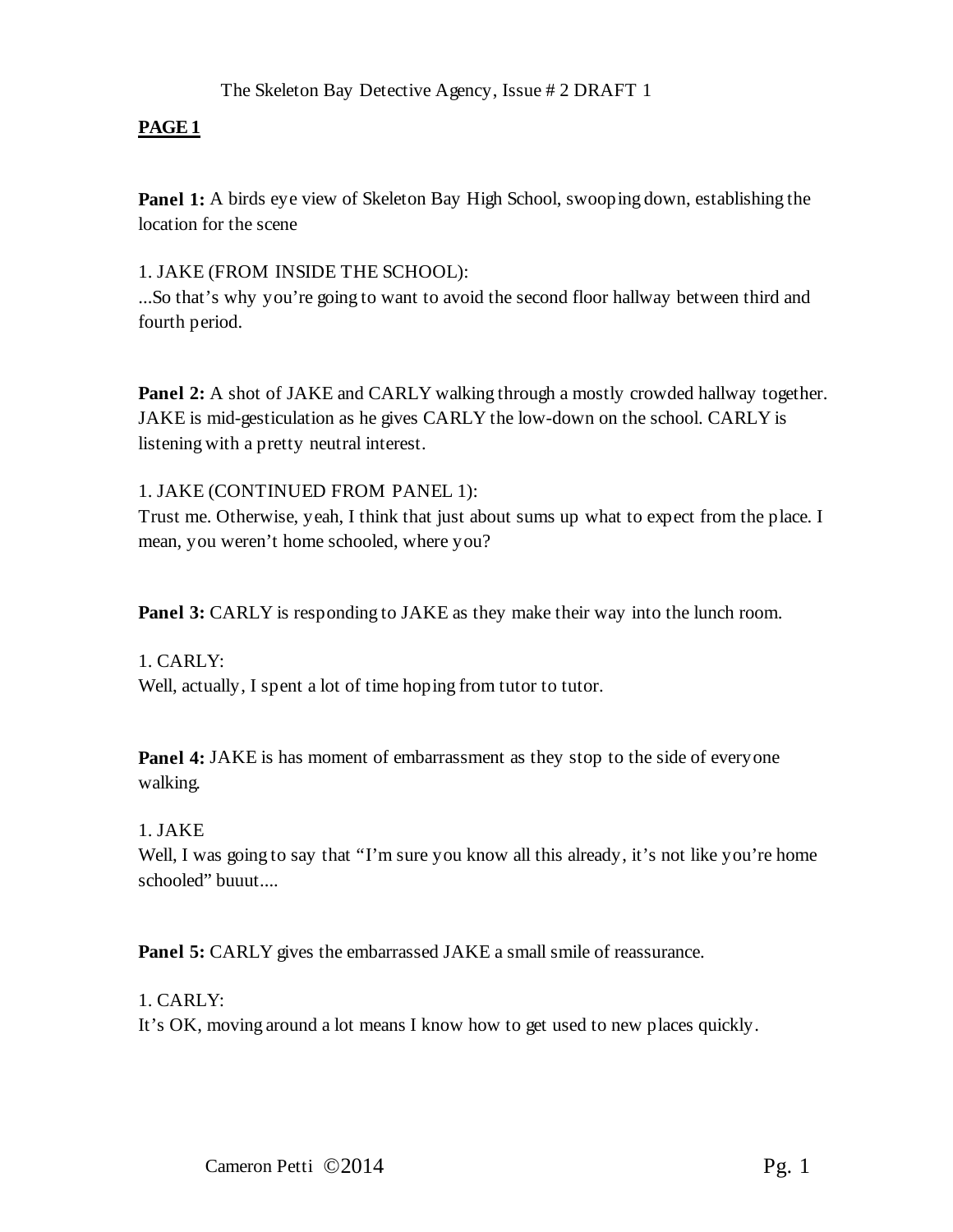**Panel 1**: JAKE gives CARLY a sheepish smile.

1. JAKE: Then you'll be fine.

2. SFX (BELL RINGING) Brrriiinnnng! Brrrriiinnnnggg!

**Panel 2:** JAKE looks up towards a speaker that produced the ringing.

1. JAKE: Oh, and that bell means it's lunch!

**Panel 3:** JAKE is walking away from CARLY, waving, CARLY is returning the gesture.

1. JAKE: If you need anything else, or you have a question or need advice or whatever, just ask!

2. CARLY: Will do.

3. JAKE: See you in class!

**Panel 4:** JAKE continues his cross over to BEN and RUDY, who are huddled over the newspaper that's on the table with their backs to the audience and are obscuring the paper from the reader with their bodies. JAKE is greeting them and they have looked up and over the table to great him as well.

1. JAKE: Hey guys! What's shakin' bacon?

**Panel 5:** A shot mostly from over JAKE's shoulder so we can see the two new characters clearly. BEN has extended his fist and is bumping it with JAKE's equally extended fist.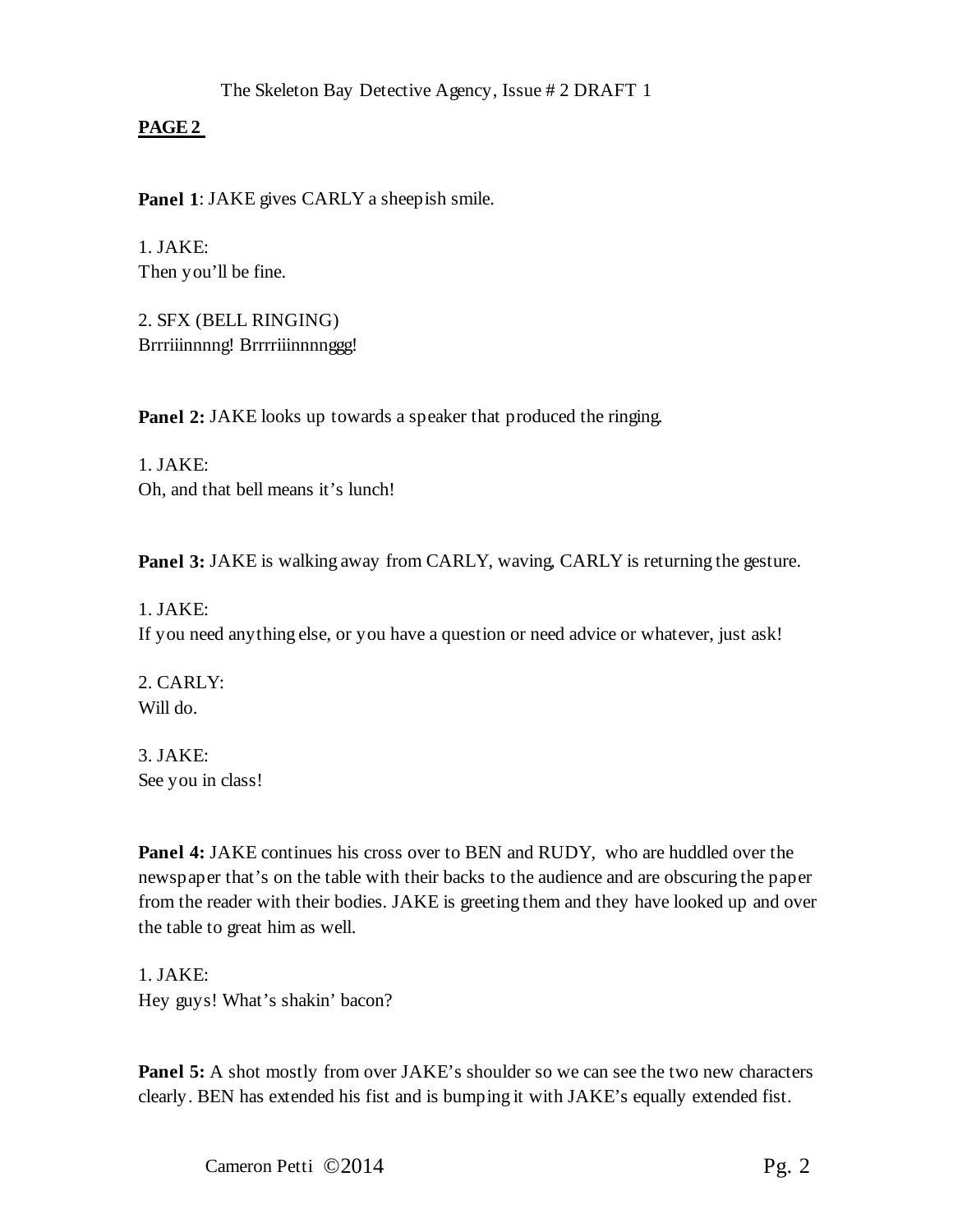1 BEN:

Hey Jake. Take a look at this, it's something you might like

## 2. RUDY:

It's an article in this morning's Skeleton Bay Gazette.

Panel 6: JEN is in the front of a group of Senior kids, and she's waving goodbye to them as she walks up to the table.

1. JEN: Latter guys!

2. JEN: How's it going my fellow detectives?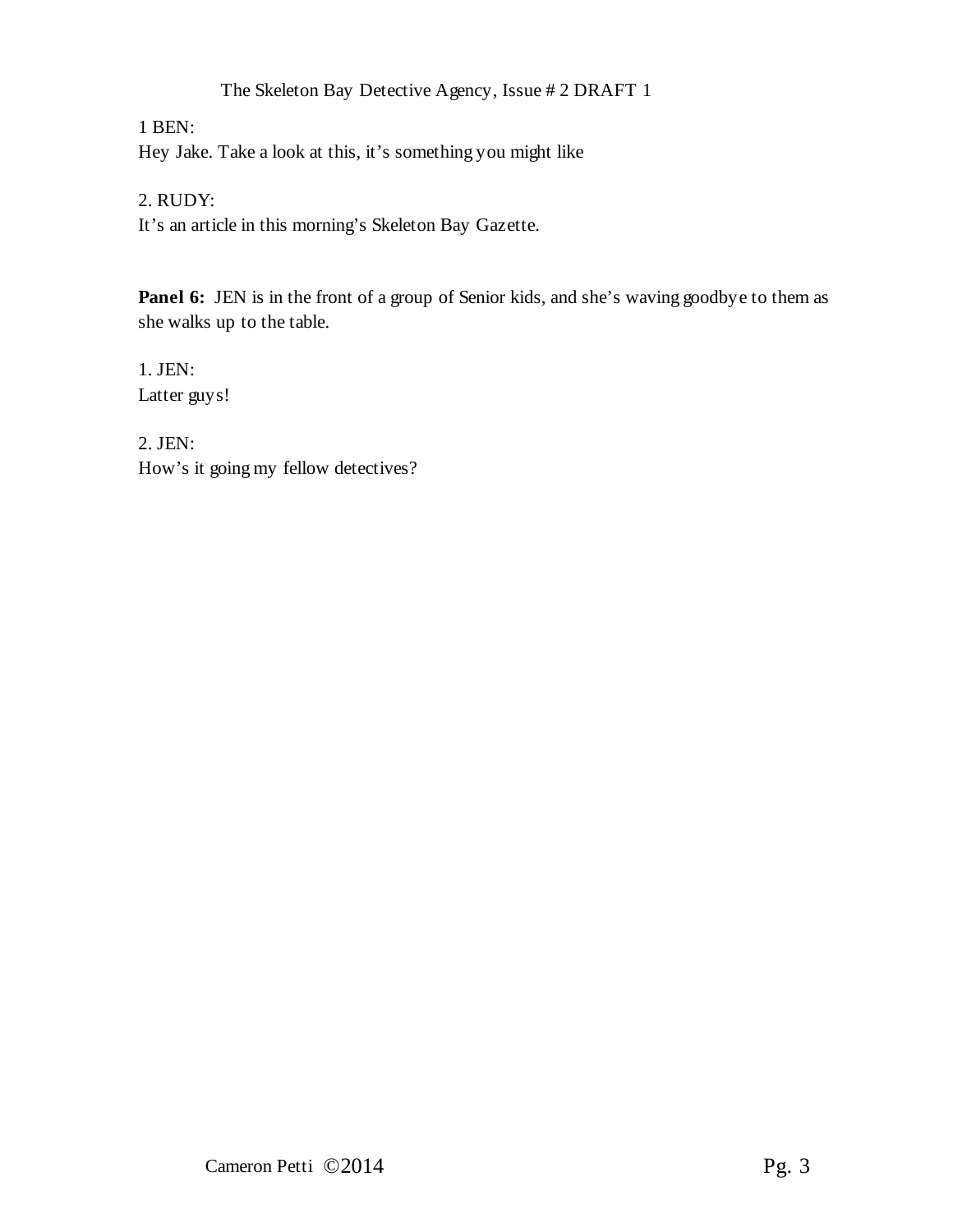## **PAGE3**

**Panel 1:** JEN is getting her seat far off panel left as over BEN's shoulder, JAKE notices in the background CARLY preparing to sit by herself at a lunch table.

1. RUDY

Hey Jen, come look at this spooky story in the newspaper!

Panel 2: Again over BEN's shoulder, JAKE continues to watch as CARLY takes her seat, by herself.

1. JAKE: One sec guys, I'll be right back.

**Panel 3:** JAKE at CARLY's table smiling, with the guys in the background.

1. JAKE: I didn't know you had lunch this period!

Panel 4: CARLY awkwardly shrugs in a "I don't know" kind of gesture.

1. CARLY: Yeah.

**Panel 5:** JAKE sticks him thumb back towards the gang.

1. JAKE: You want to eat with us? Better than eating alone, right?

**Panel 6:** CARLY uncomfortably looks away from JAKE.

1. CARLY: Um, no thanks. I'm good here.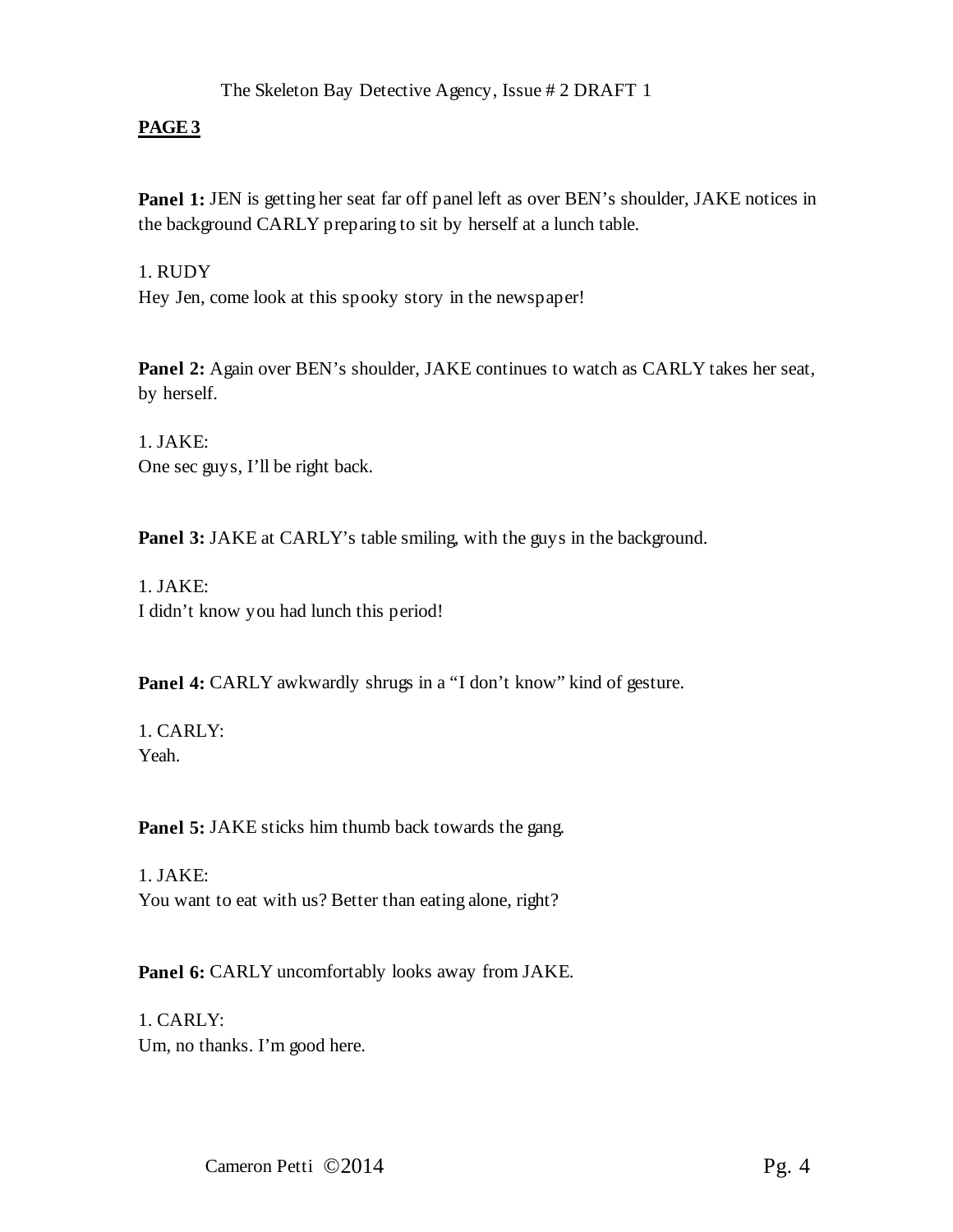**Panel 7:** JAKE is sorta surprised by the refusal while continuing to smile.

1. JAKE:

Totally cool. Well, if you change your mind, come on over.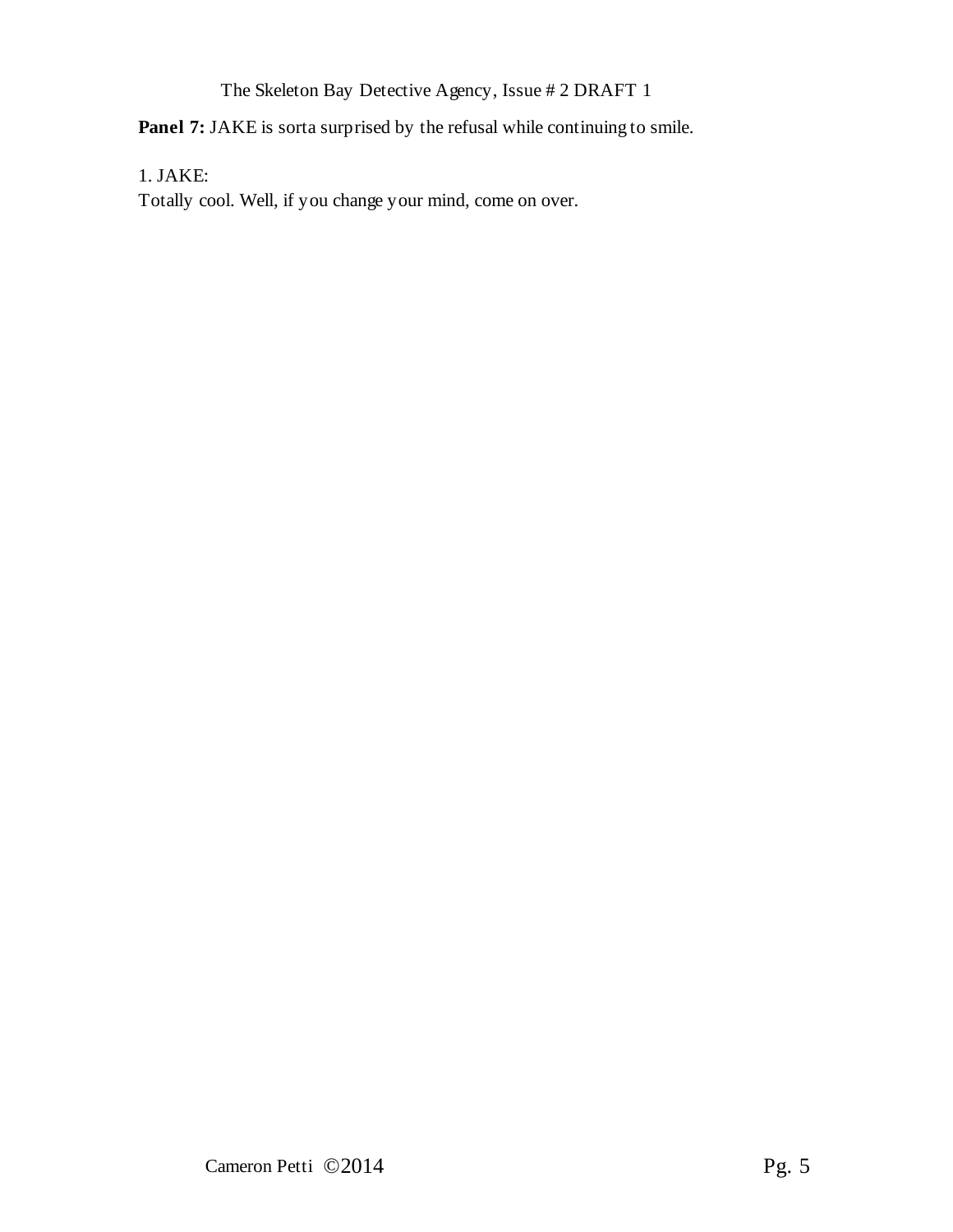**Panel 1:** JAKE is sitting down back at his spot, as BEN looks up from the paper that he and the others have been reading.

1.  $BEN:$ Who's that?

2. JAKE: Carly, the new girl in my math class.

3. BEN: Ah. Cool?

4. JAKE: Hard to say. I'll get back to you.

**Panel 2:** Having sat back down, JAKE can give his full attention to the paper. BEN and RUDY look over as JEN finishes reading the paper.

1. JAKE: OK, what's this about the newspaper?

## 2. BEN:

I was skimming the Gazette today before school and came across an article that I think might be of interest to the Agency.

3. RUDY: Yeah Jake! Check this out, definitely Agency material

**Panel 3:** and aerial shot of the four kids' heads peering over an open newspaper, the only article not obscured by the kids is one with the headline "STRANGE THEFT AT DOCK LEAVES POLICE BAFFLED" (Tagent: I personally prefer just squiggly lines to denote unreadable text in comics, because I don't really want to generate the article, and I think fake words or filler words always looks cheesy. Use your best judgement).

1. JAKE:

There was a robbery at the docks?

Cameron Petti ©2014 Pg. 6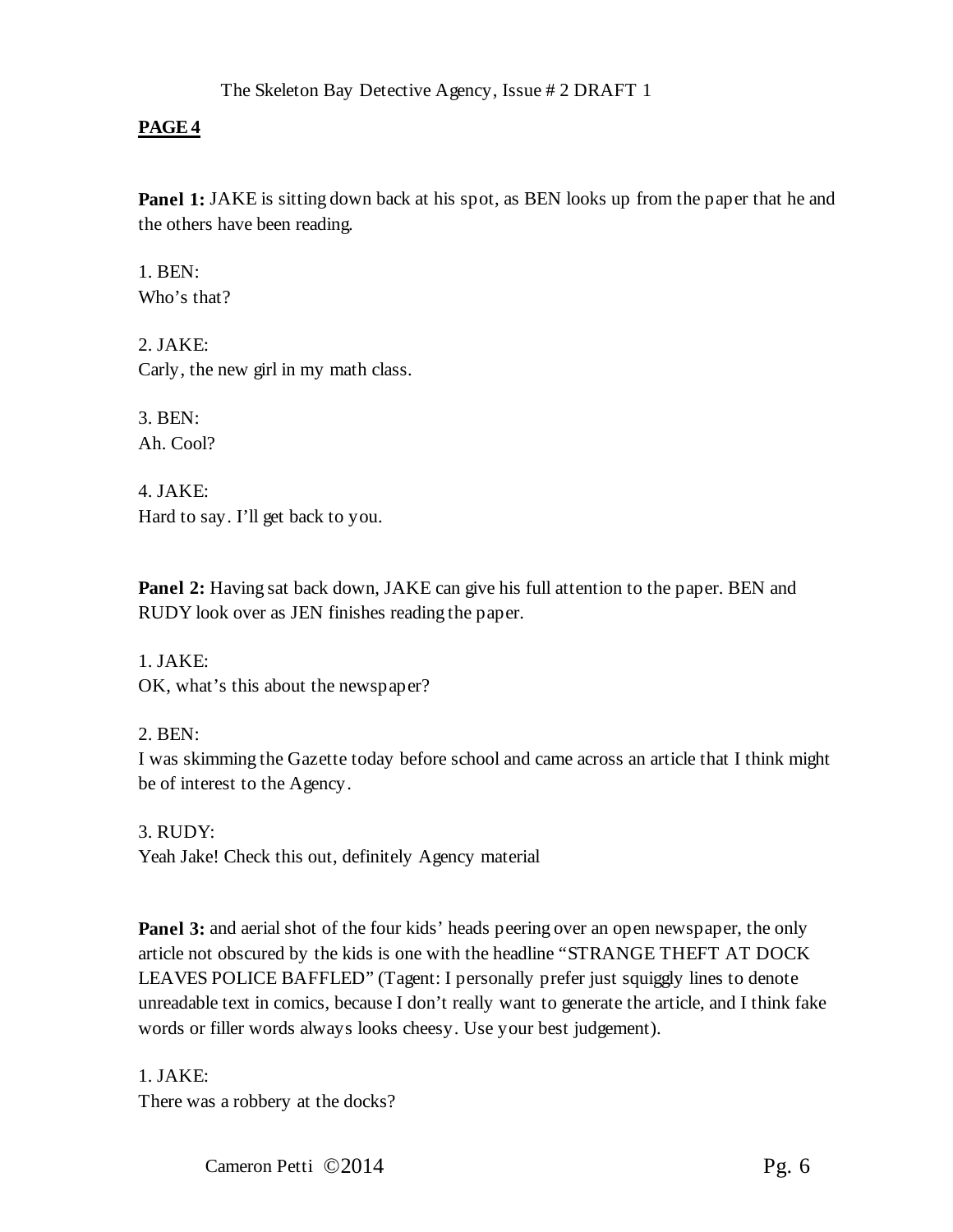## 2. BEN:

Yes, but something about this one clicked in my brain when I read it: this same robbery happened two weeks ago!

## 3. BEN:

And the week before that!

**Panel 4:** JAKE is looking down at the paper, puzzled as BEN picks it up and is pointing to a specific line in the article.

## 1. JAKE:

Hm, certainly odd, but why is this an agency matter?

## 2. BEN:

Look: "our source confirms they are currently no video record or physical evidence, as well as no suspects"!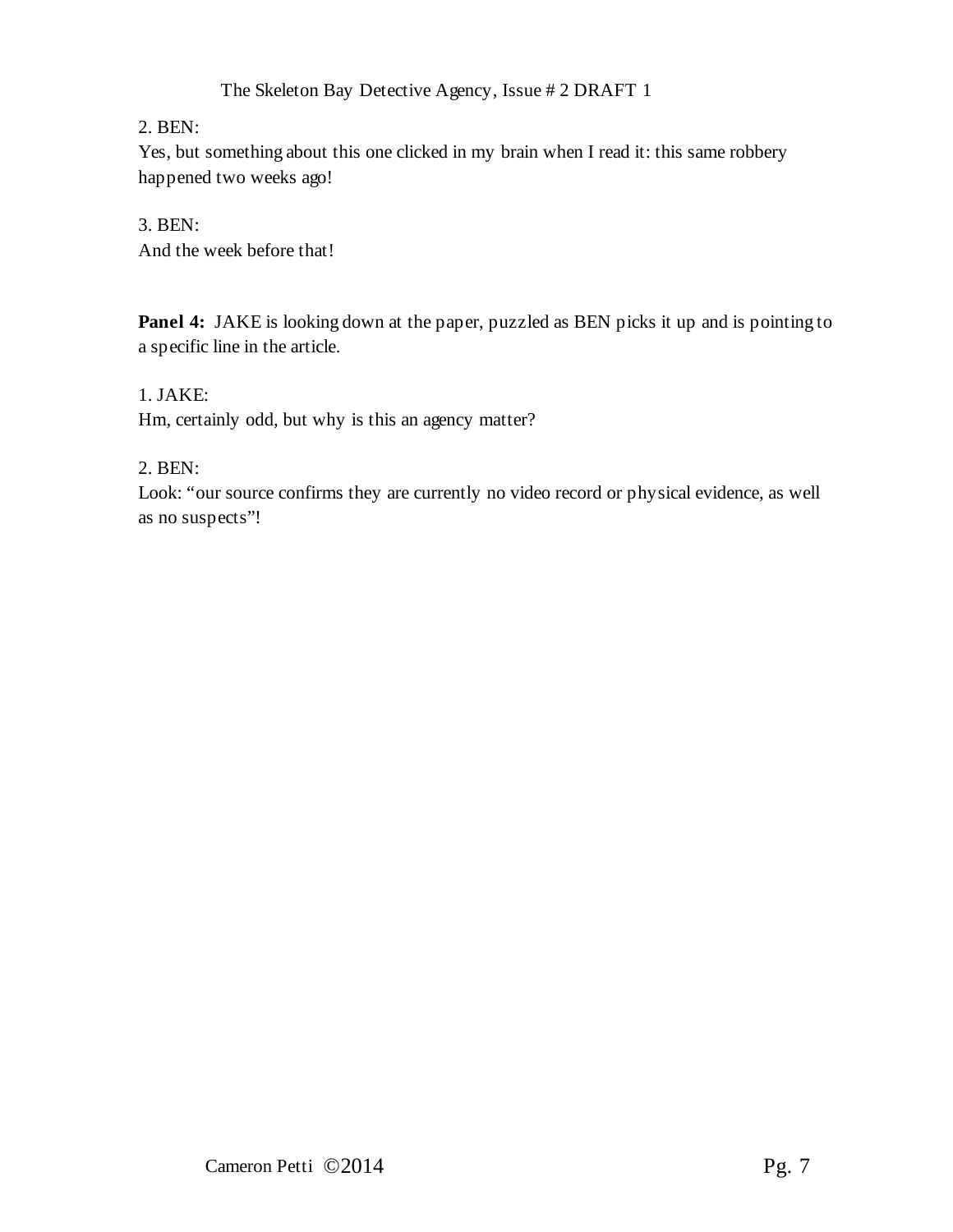**Panel 1:** A big panel that's a shot of the whole group, looking around at each other as the scramble of brainstorming all happens on top of itself

## $1.$  JEN:

That definitely has the potential of a haunting.

2. BEN: Exactly! Especially because they said the same exact thing about the other two cases!

3. RUDY: We talking haunting boat? Haunted dock? Ooo! May be a haunted anchor!?

4. BEN: Mmm, I think they might have been different boats each time?

5. JAKE: Alright, so we're probably looking at something on land, haunting something on the water.

6. CARLY (OP): Why do you assume it's haunted?

**Panel 2:** Same shot, but it's a little wider, to show that CARLY is sitting on the right side of the group. She is staring at them, on the confused side of a blank stare as the rest of the group is jumping in surprise

**Panel 3:** The gang collectively looks over at CARLY, confused and maybe a bit scared. CARLY continues to stare at them, concentrated.

1. JAKE: Hey Carly.

2. JAKE: I thought you had a seat already?

3. CARLY: Yeah. But I moved. Cool?

Cameron Petti © 2014 Pg. 8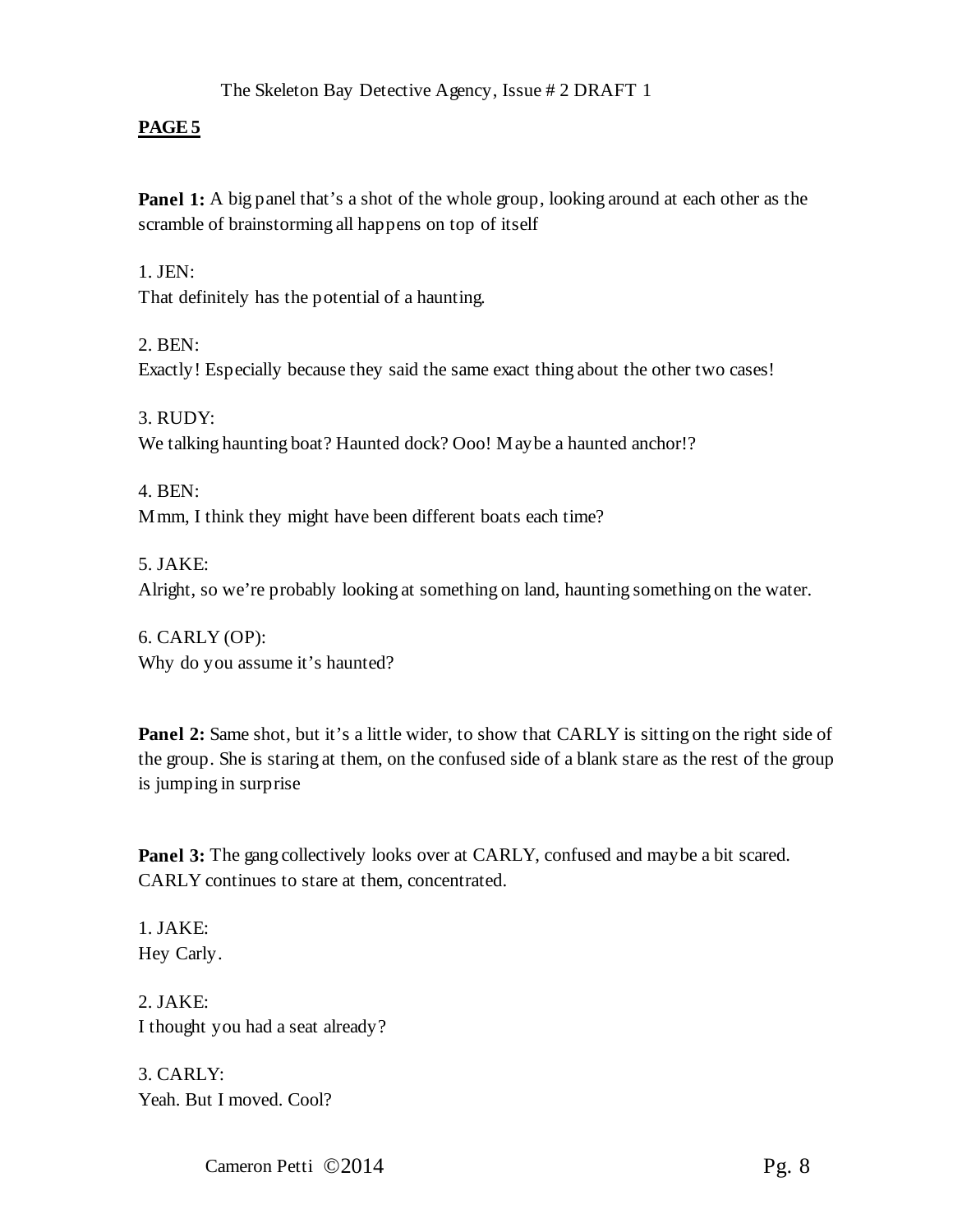4. JAKE: Yeah, totally.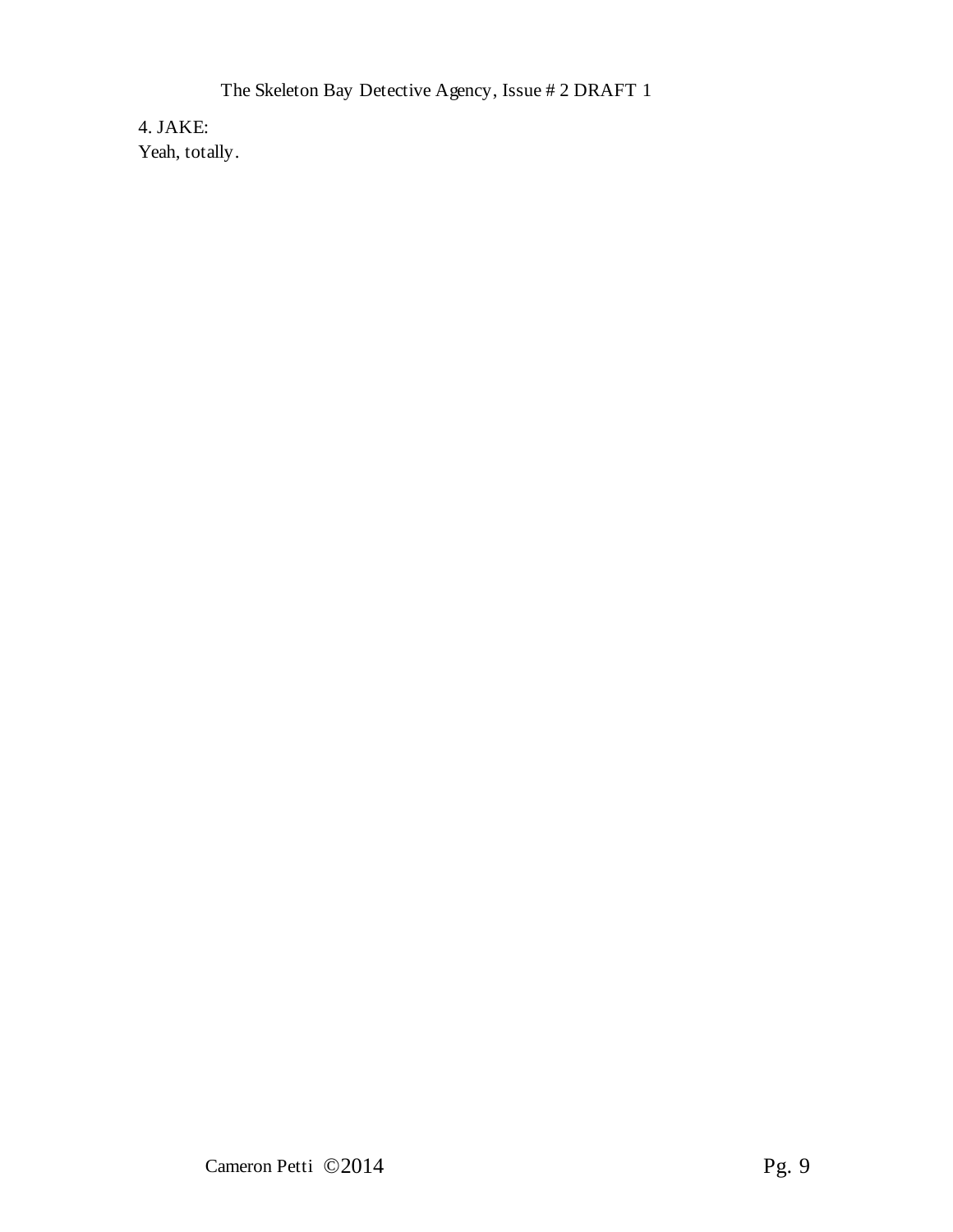**Panel 1:** Carly is pointing at the paper as everyone uneasily settles back down to eat, RUDY maybe whispering into BEN's ear about this new girl. JAKE is still in the conversation with CARLY

1. CARLY: So what's the deal with theft report? Why do you care?

2. JAKE: We investigate this kind of thing.

3. CARLY: What do you investigate? And who's "we"?

Panel 2: JAKE smiling proudly.

1. JAKE: Well, we're **The Skeleton Bay Detective Agency**!

**Panel 3:** A shot of the other three, each waving to CARLY.

1. JAKE (CONTINUED FROM PANEL 2): That's Jen...

2. JEN: Hey!

3. JAKE (CONTINUED): ...Rudy...

4. RUDY: Yo.

5. JAKE (CONTINUED): ...and Ben.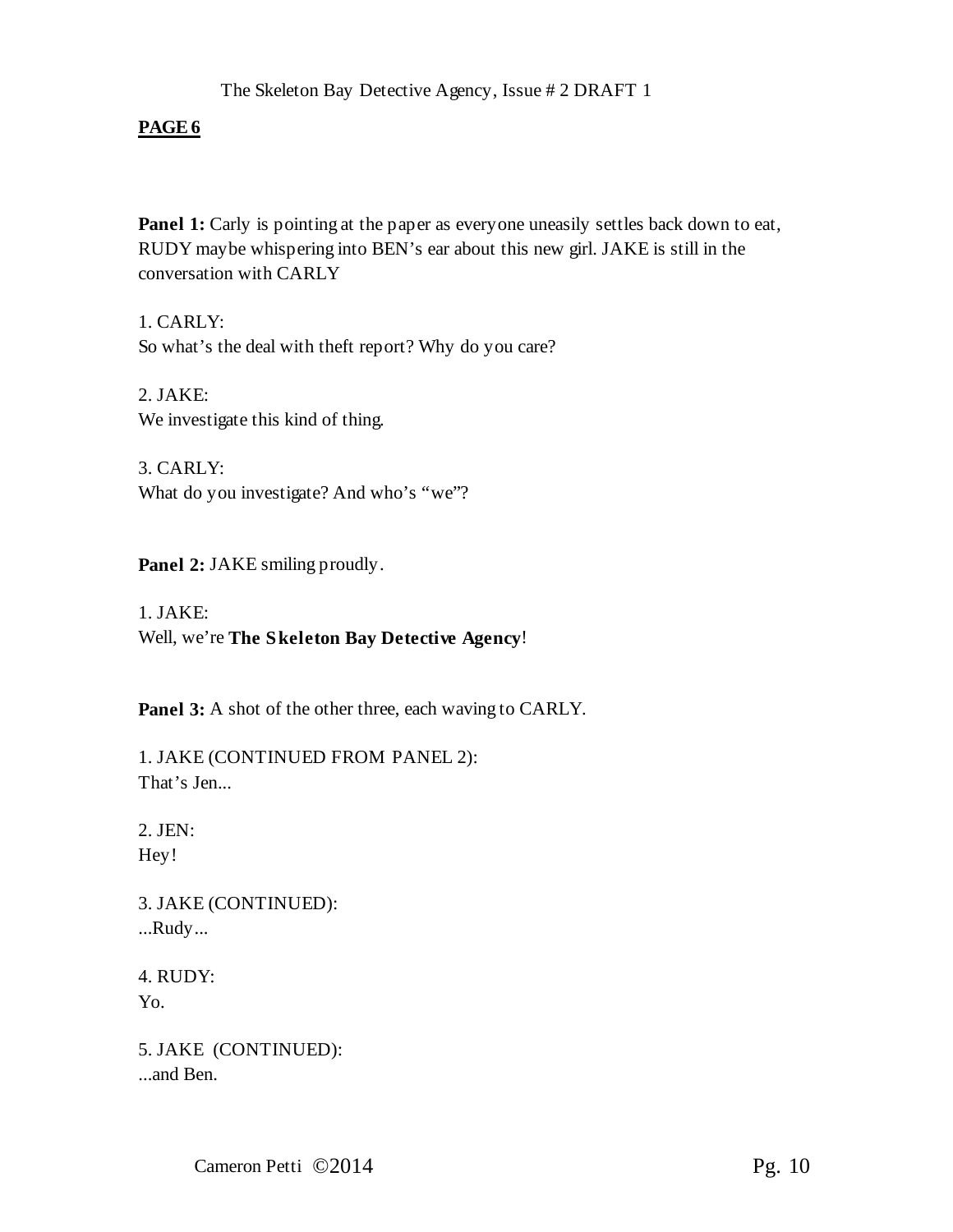6. BEN: Hello.

**Panel 4:** Back to JAKE and CARLY.

# 1. JAKE (CONTINUED FROM PANEL 3):

And we are the town's only investigators of the strange and mysterious! When there's spookiness afoot, the Agency is on the case!

2. CARLY: Hm. Can I join?